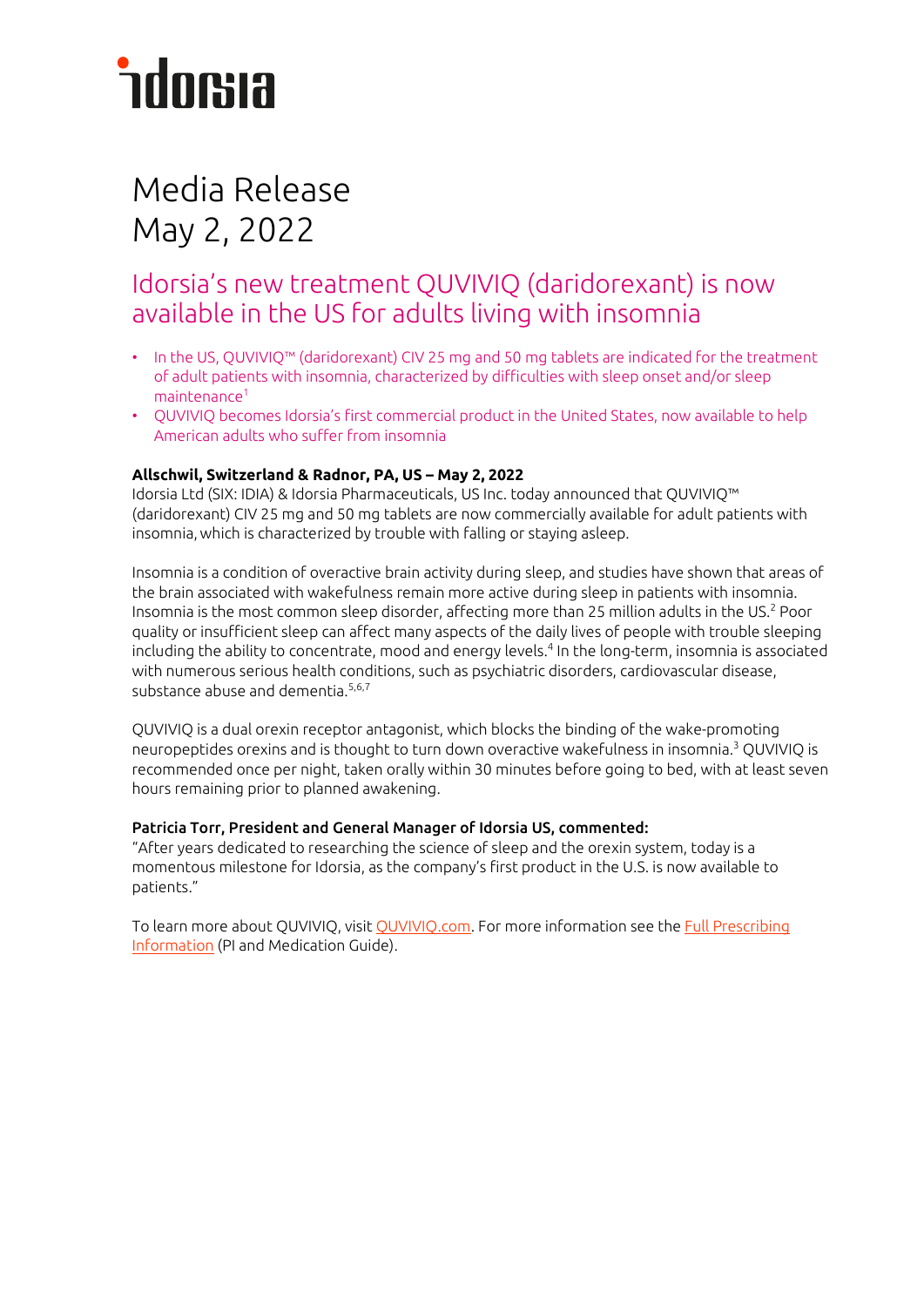# *<u>ndorsia</u>*

#### **About QUVIVIQ**

QUVIVIQ is a prescription medicine for adults who have trouble falling asleep or staying asleep (insomnia).

#### **Important Safety Information**

Do not take QUVIVIQ if you fall asleep often at unexpected times (narcolepsy). QUVIVIQ may cause serious side effects, including:

- Decreased awareness and alertness. The morning after you take QUVIVIQ, your ability to drive safely and think clearly may be decreased. You may also have sleepiness during the day.
	- o Do not take more QUVIVIQ than prescribed.
	- o Do not take QUVIVIQ unless you are able to stay in bed for at least 7 hours before you must be active again.
	- o Take QUVIVIQ at night within 30 minutes before going to bed.

QUVIVIQ is a federally controlled substance because it can be abused or lead to dependence. Before taking QUVIVIQ, tell your healthcare provider about all of your medical conditions, including if you:

- have a history of depression, mental illness, or suicidal thoughts or actions; drug or alcohol abuse or addiction; a sudden onset of muscle weakness (cataplexy); daytime sleepiness
- have lung or breathing problems, including sleep apnea
- have liver problems
- are pregnant or plan to become pregnant
- are breastfeeding or plan to breastfeed

Tell your healthcare provider about all of the medicines you take, including prescription and overthe-counter medicines, vitamins, and herbal supplements.

- Taking QUVIVIQ with certain medicines can cause serious side effects. QUVIVIQ may affect the way other medicines work and other medicines may affect the way QUVIVIQ works.
- Do not take QUVIVIQ with other medicines that can make you sleepy unless instructed by your healthcare provider.

#### What should I avoid while taking QUVIVIQ?

- Do not drink alcohol while taking QUVIVIQ. It can increase the effects of alcohol, which can be dangerous.
- Do not drive, operate heavy machinery, do anything dangerous, or do other activities that require clear thinking if you do not feel fully awake, or you have taken QUVIVIQ and have less than a full night of sleep (at least 7 hours), or if you have taken more QUVIVIQ than prescribed.

#### QUVIVIQ may cause other serious side effects, including:

- Worsening depression and suicidal thoughts. Call your healthcare provider right away if you have any worsening depression or thoughts of suicide or dying.
- Temporary inability to move or talk (sleep paralysis) for up to several minutes, or hallucinations while you are going to sleep or waking up.
- Complex sleep behaviors such as sleep-walking, sleep-driving, preparing and eating food, making phone calls, having sex or doing other activities while not fully awake that you may not remember the next morning. Stop taking QUVIVIQ and call your healthcare provider right away if you experience a complex sleep behavior.

#### The most common side effects of QUVIVIQ are headache and sleepiness.

These are not the only side effects of QUVIVIQ. Call your doctor for advice about side effects.

You are encouraged to report negative side effects of prescription drugs to the FDA. Visit [www.fda.gov/medwatch](http://www.fda.gov/medwatch) or call 1-800-FDA-1088.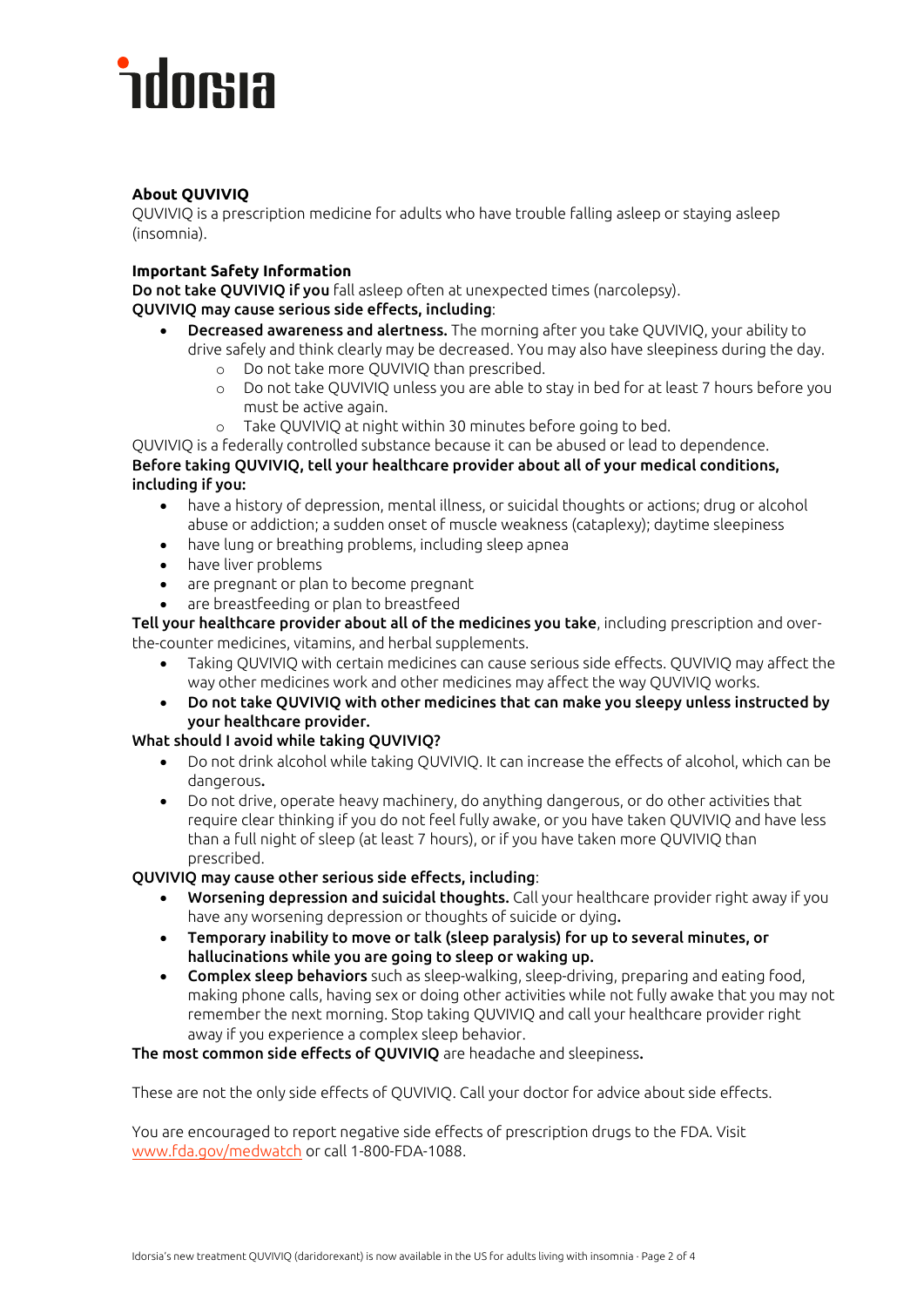# docsia

#### Notes to the editor

#### About Insomnia

According to the Diagnostic and Statistical Manual of Mental Disorders, 5th edition (DSM-5®), insomnia is defined as a combination of difficulty obtaining sufficient sleep and dissatisfaction with sleep combined with a significant negative impact on daytime functioning. Chronic insomnia is defined as difficulty initiating and/or maintaining sleep on at least three nights per week for at least three months, despite adequate opportunity to sleep.

Insomnia is a condition of overactive brain activity during sleep, and studies have shown that areas of the brain associated with wakefulness remain more active during sleep in patients with insomnia.

Insomnia is the most common sleep disorder, affecting more than 25 million adults in the US.<sup>2</sup> Poor quality or insufficient sleep can affect many aspects of the daily lives of people with trouble sleeping including the ability to concentrate, mood and energy levels.4 In the long-term, insomnia is associated with numerous serious health conditions, such as psychiatric disorders, cardiovascular disease, type 2 diabetes, substance abuse and dementia.<sup>5,6,7</sup>

#### References

- 1. QUVIVIQ Prescribing Information. Idorsia Pharmaceuticals US Inc. Jan/2022
- 2. Bhaskar S, Hemavathy D, Prasad S. Prevalence of chronic insomnia in adult patients and its correlation with medical comorbidities. J Family Med Prim Care. 2016;5(4):780-784. doi:10.4103/2249-4863.201153.
- 3. Mignot E, et al. Lancet Neurol. 2022; 21: 125–39
- 4. Roth T. Insomnia: Definition, prevalence, etiology, and consequences. J. Clin. Sleep Med. 2007;15((Suppl. S5)):S7–S10. doi: 10.5664/jcsm.26929.
- 5. Olfson M, Wall M, Liu SM, Morin CM, Blanco C. Insomnia and Impaired Quality of Life in the United States. J Clin Psychiatry. 2018 Sep 11;79(5):17m12020. doi: 10.4088/JCP.17m12020.
- 6. Doghramji K. The epidemiology and diagnosis of insomnia. Am J Manag Care. 2006 May;12(8 Suppl): S214-20. PMID: 16686591.
- 7. de Almondes KM, Costa MV, Malloy-Diniz LF, Diniz BS. Insomnia and risk of dementia in older adults: Systematic review and meta-analysis. J Psychiatr Res. 2016 Jun;77:109-15. doi: 10.1016/j.jpsychires.2016.02.021. Epub 2016 Mar 8. PMID: 27017287.

#### About Idorsia US

Idorsia U.S., an affiliate of Idorsia, is reaching out for more – we have more ideas, we see more opportunities, and we want to help more patients. To achieve this, we will help develop Idorsia into a leading biopharmaceutical company, with a strong scientific core. With commercial operations based outside of Philadelphia, PA, one of densest communities of life sciences talent in the world, we are helping to realize the company's ambition of bringing innovative medicines from bench to bedside. Our goal is to build a commercial footprint that will deliver Idorsia's deep pipeline of products from its R&D engine to the U.S. market – with the potential to change the lives of many patients.

#### About Idorsia

Idorsia Ltd is reaching out for more – We have more ideas, we see more opportunities and we want to help more patients. In order to achieve this, we will develop Idorsia into a leading biopharmaceutical company, with a strong scientific core.

Headquartered near Basel, Switzerland – a European biotech-hub – Idorsia is specialized in the discovery, development and commercialization of small molecules to transform the horizon of therapeutic options. Idorsia has a broad portfolio of innovative drugs in the pipeline, an experienced team of professionals covering all disciplines from bench to bedside, state-ofthe-art facilities, and a strong balance sheet – the ideal constellation to translate R&D efforts into business success.

Idorsia was listed on the SIX Swiss Exchange (ticker symbol: IDIA) in June 2017 and has over 1,200 highly qualified specialists dedicated to realizing our ambitious targets.

For further information, please contact US Media Christopher Clark Senior Director, US Head of Communications Idorsia Pharmaceuticals US, 100 Matsonford Road, Radnor, PA 19087 +1 (215) 421 4887 [christopher.clark@idorsia.com](mailto:christopher.clark@idorsia.com) ∙ [www.idorsia.us](https://www.idorsia.us/)